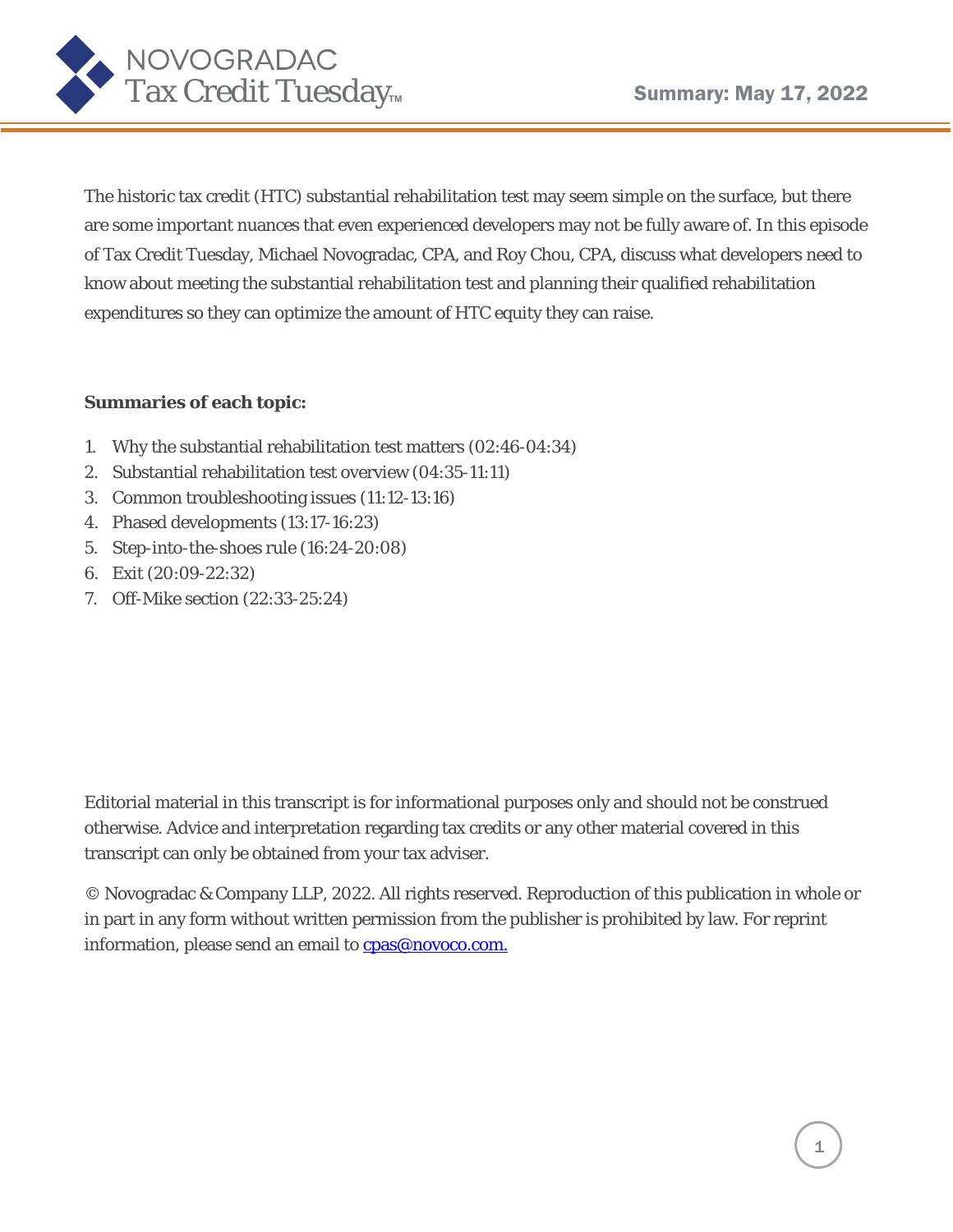

## **Transcript**

[00:00:11] **Michael Novogradac, CPA:** Hello, I'm Michael Novogradac. And this is Tax Credit Tuesday. This is the May 17, 2022, podcast. Welcome to the first episode in a twopart series for historic tax credit developers. In this episode, we'll discuss what developers need to know about meeting the substantial rehabilitation test and optimizing their qualified rehabilitation expenditures so they can optimize the amount of historic tax credit equity they can raise. Now, next week we'll have part two, which will be a deeper dive on what is and is not included in qualified rehabilitation expenditures. These two related topics are crucial for developers to understand and we'll cover concepts in both episodes that will be useful for both newer and experienced developers alike.

Turning to today's topic is the substantial rehabilitation test. What is the substantial rehabilitation test? We'll go into the definition in more detail during our discussion today, but essentially to qualify for the federal historic tax credit a historic rehabilitation project must undergo a substantial rehabilitation. That means that the eligible cost of the rehabilitation has to exceed the greater of \$5,000 or the adjusted basis of the building and its structural improvements within a given measurement period. Now, the test may seem simple on the surface, but there are some important nuances that even some experienced developers are not fully aware of.

In today's podcast, we're going to discuss some commonly misunderstood or overlooked aspects of the substantial rehabilitation test. Understanding these finer points can help developers not only qualify for the historic tax credit, but also help inform their strategy so they can maximize their historic tax credits, which in turn allows them to maximize the amount of historic tax credit equity that they can raise.

Joining me in today's discussion is my partner Roy Chou from Novogradac's San Francisco office. Roy has extensive experience with a multitude of tax incentives, including, of course, the historic tax credit, as well as the new markets tax credit and the opportunities zones incentive. Roy also offers numerous accounting consulting services, including audit and tax work, structuring, tax planning and more. Roy is also a frequent contributor to the Novogradac Journal of Tax Credits. We're very fortunate to have him on the podcast today to share his insight and some useful examples he's seen while working with historic tax credit developers. We have a lot of ground to cover. If you're ready, let's get started.

So Roy, welcome to Tax Credit Tuesday.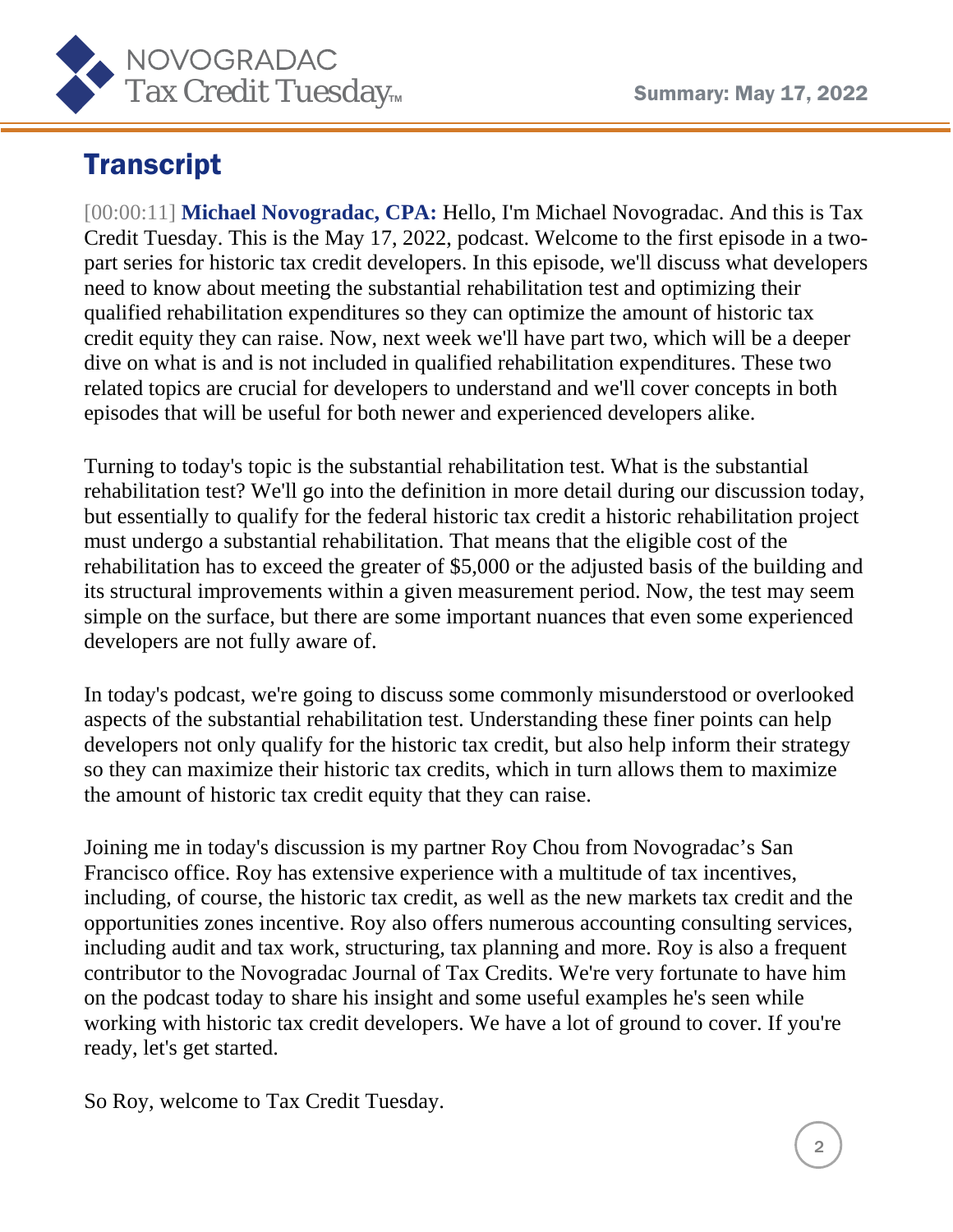

[00:02:44] **Roy Chou, CPA:** Thanks, Mike, happy to be here.

[00:02:46] **Michael Novogradac, CPA:** Yeah, before we get into the various nuances of the substantial rehabilitation test, I wanted you to take a moment and explain why the substantial rehabilitation test matters and why developers who are listening to this podcast should pay attention.

[00:03:02] **Roy Chou, CPA:** Oh, sure. I can think of a few reasons why this test matters and why developers should care. Whether, you're a seasoned developer or a new developer, whether you know how the historic tax credit program works or not, there are a few reasons why you should understand how the substantial rehab test works. One is if you have a certified structure, a property that is eligible for historic tax credits, you need to understand that you have to meet the substantial rehabilitation test in order to be eligible to claim credits. So that's one.

Second, even knowing the test there's ways where we can help developers maximize the amount of tax credits they can claim by kind of understanding their strategy and helping them with the strategy in terms of construction timing, and how they can plan to meet the substantial rehab test.

And lastly, I think even for those that are familiar with the tax credit program there's certain nuanced rules that they might not know of particularly. For those that might be identifying a property to purchase that might be eligible for tax credits, you can still meet the substantial rehab test and take credits on the qualified expenditures even if the property is already in construction and you have not purchased the property. So, those are some of the reasons I think it's important for developers to kind of understand this test and know how to go about measuring this testing period.

[00:04:35] **Michael Novogradac, CPA:** So in my intro, I gave an overview of the substantial rehabilitation test, basically saying that you have to incur costs in excess of the acquisition cost or the basis in the building and its structural improvements that you own. That sounds simple enough, but it's a little more complicated than that. So, maybe you could share with our listeners some of the more detailed aspects of how you go about the measurement test and sharing some of the aspects of the tests that listeners may not be aware of.

[00:05:13] **Roy Chou, CPA:** So, Mike, as you pointed out earlier at the beginning of this podcast, in order to meet the substantial rehab test, a taxpayer needs to incur qualified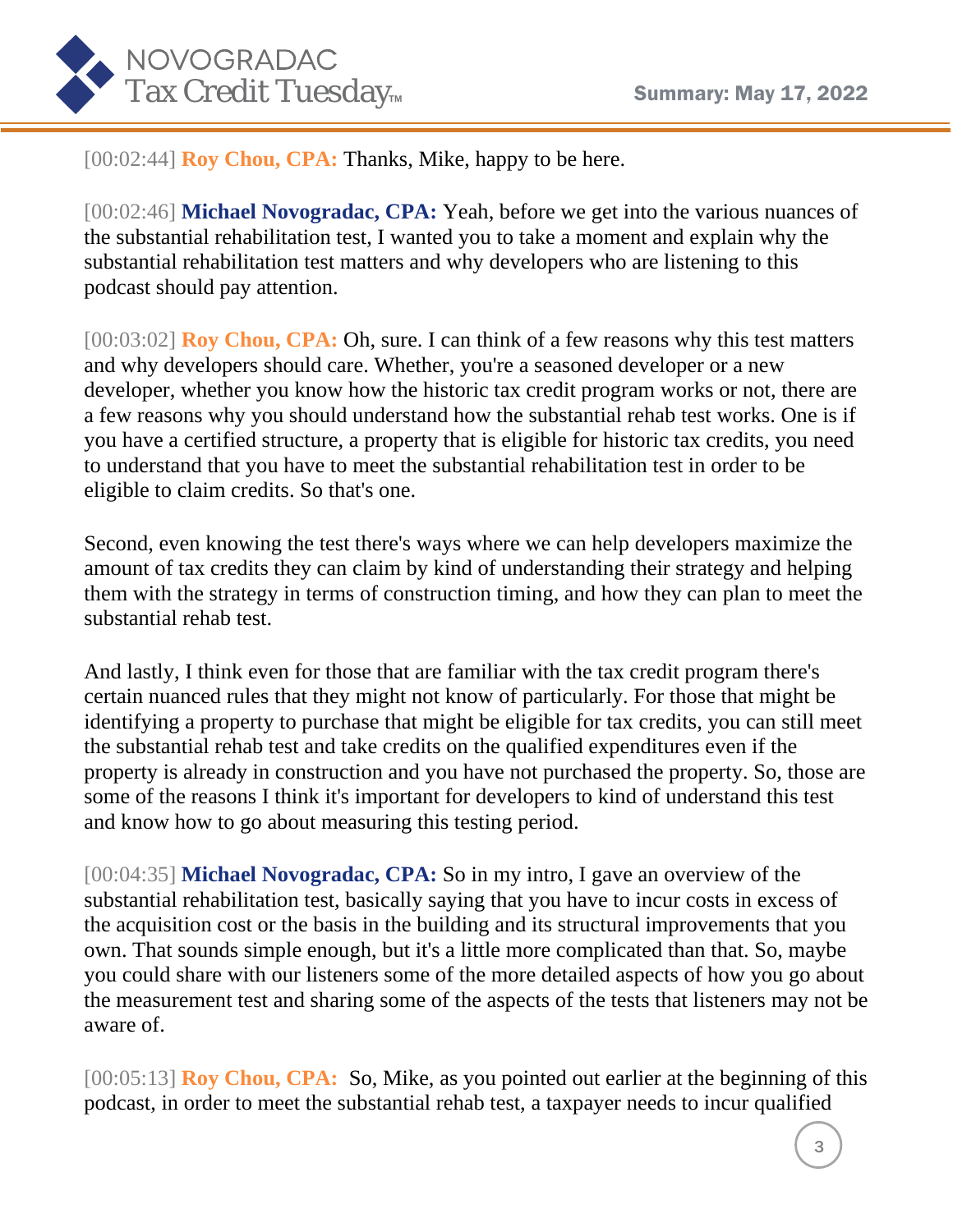

rehab expenditures incurred within any 24-month period. That needs to exceed the greater of \$5,000 or the adjusted basis of the building at the start of this 24-month period. And I'm going to stop there and take a deeper dive into this. So, within that 24-month period the taxpayer needs to incur qualified rehab expenditures. So, next week we're going to do, do a deeper dive in terms of what are considered eligible versus non-eligible costs for the purposes of the qualified rehab expenditures that you can include in this 24 month test.

Also, I think a couple of misconceptions about the 24-month test that a lot of developers are not aware of is the fact that this test is any 24-month period that the developer chooses. Oftentimes, developers think that the beginning of this 24-month measurement period needs to start with either the property acquisition date or construction start date.

And that's not the case. The developer can choose any 24-month period. But also the 24 month period needs to end within the taxable year in which the expenditures are placed in service, but essentially it's up to the developer to choose this 24-month period that they can use to not only meet the test, but potentially maximize tax credits.

And lastly, once that test is met, meaning within that 24-month period, the developer incurs qualified rehab expenditures that exceed the beginning adjusted building basis at the beginning of the 24-month period, then they're able to claim credits not only on the qualified rehab expenditures within those 24 months, but they can also claim credits on any qualified expenditures incurred prior to the 24-month period and also at the end of the period through the end of the calendar taxable year, they can also claim credits on those expenditures.

[00:07:32] **Michael Novogradac, CPA:** So, another way of looking at this is the 24 month period is just the measure period within which you need to incur sufficient costs to exceed your adjusted basis in the building. Then, you're saying that once you meet that test, whatever tax year that that 24-month test ends, you can have all the expenditures qualified rehabilitation expenditures after the end of the 24-month period through the end of that tax year, or you can include as well those expenditures before the 24 months start.

So, thank you for that. Now I, one thing I'm going to think about this historic rehabilitation test is, how often is that even much of an issue? Because obviously if you're buying an existing building that's quite dilapidated and you're doing an exhaustive historic renovation, the substantial rehabilitation test isn't a significant test to pass.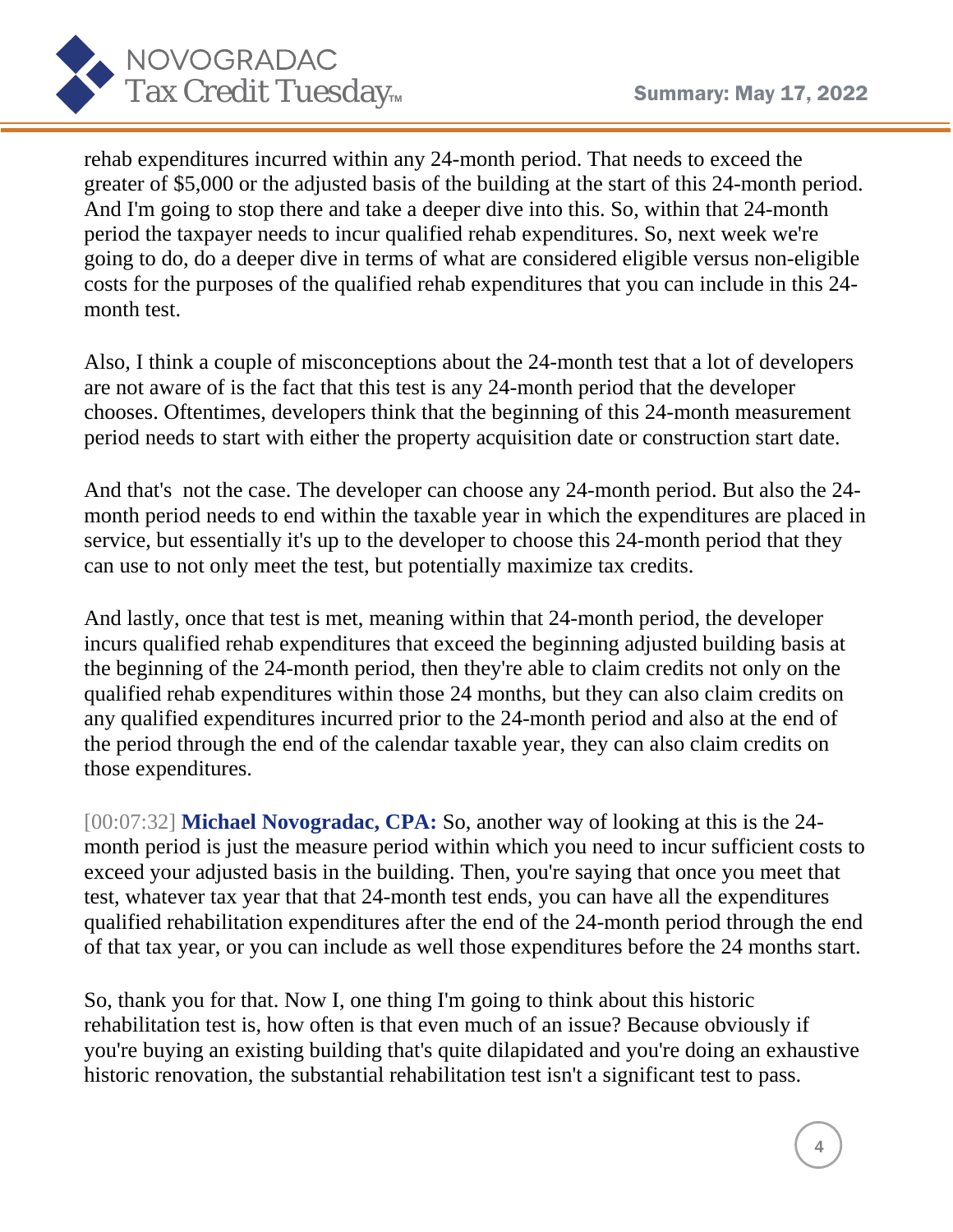

And I know that you get a lot of calls from potential clients that are considering using historic tax credit equity to fund a renovation of a building. So, I was wondering of those sort of potential client calls when you have that initial discussion with the client, how often when you have that initial discussion, is there a concern that the renovation costs may not be sufficient to meet the substantial test?

[00:08:48] **Roy Chou, CPA:** Yeah. I think typically when we have clients contacting us or me specifically, when clients contact me and they have a planned historic tax credit rehab typically they have enough renovation costs that would meet this test, meaning that they would incur enough qualifying rehab expenditures to meet the adjusted basis of the building.

But there have been times where we've helped clients that are unsure because based on their construction budget, they're very close and I'll use a recent example of a hotel project that I helped a client with recently. So, the client reached out. It was their first historic tax credit project. They have not done a historic tax credit deal before. They were working with an attorney that referred us because, obviously we're one of the leading firms out there in terms of tax credits tax incentives. So, they were referred over to us and they really weren't sure if their project would qualify and based on their construction budget and based on their acquisition costs of the hotel, they were very close.

If I remember the numbers correctly, it was approximately \$20 million of acquisition costs and \$18 million of hard cost. So, they were thinking they wouldn't qualify, but they weren't aware of whether the costs were eligible or not to include into this substantial rehab test.

And we mentioned it a couple of times, next week of this two-part podcast, we're going to go into more in terms of what are eligible versus noneligible costs. But you know, I was able to communicate with them that, "Hey, there's certain costs that you're not taking into consideration, specifically soft costs, that are capitalized during the construction period. Construction period interests on a construction loan."

They didn't take that into consideration and certain costs that were capitalizable that just were soft costs. And so after a thorough analysis they hired us to do the consulting engagement. We determined that they actually would pass the test. And it sounds like we're going to be signed up to help them with the cost certification process as well.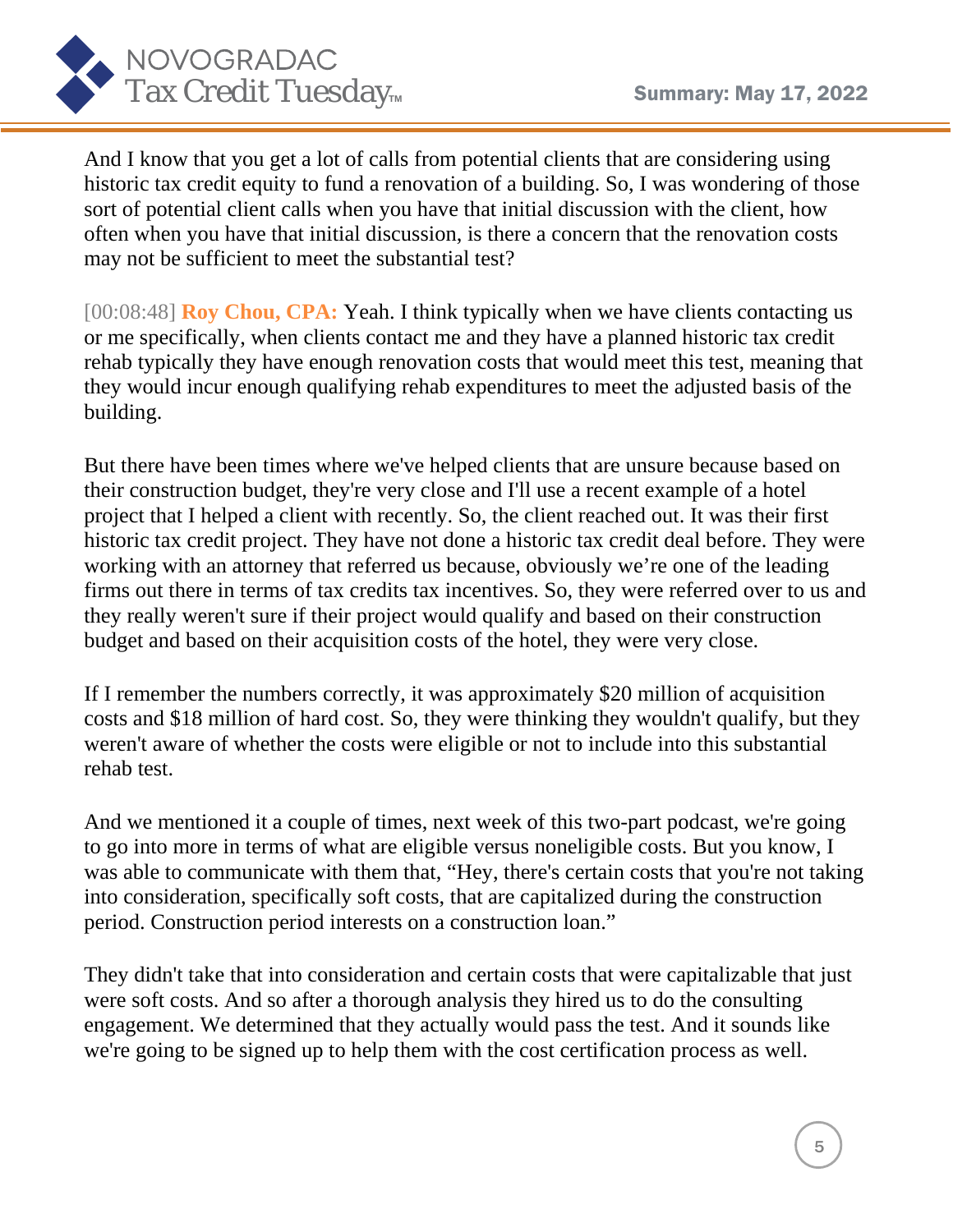

[00:11:12] **Michael Novogradac, CPA:** I was also going to say, I also think this question also arises when you're combining the historic credit with other tax incentives, so if you're doing a low-income housing tax credit acquisition rehab particularly if it's an inplace renovation, then your acquisition costs will be sort of notably higher and you'll be a little bit closer on some of these tests. So, it definitely is sort of development specific, but it does come up. It does occur as an issue more often than initially you might think it would.

So, now that we've set the foundation as to what the substantial rotation test is and why it matters, I thought it'd be good to dive into some of the more common issues that you have clients resolve with respect to the test. So, I was wondering if maybe you could, when you're thinking about this test, if there are certain main categories or troubleshooting areas that you help clients address?

[00:12:09] **Roy Chou, CPA:** Yeah, I think there are certain areas in which I help clients address it's really, once we figure out that they have a certified historic structure and that they're confident that they're able to meet the substantial rehab test. I think the next step the clients hire us is to find out how they can maximize the amount of credits that they can claim based on the historic tax credit project that they're working on. And again, we mentioned that the 24-month measurement period, it's a flexible test where you the tax credit developer can choose this specific 24-month window to meet the test and based on the window that they choose, as I mentioned earlier, once you meet the test you're able to claim qualified rehab expenditures for tax credit purposes that are incurred prior to the period and after the end of the period through the end of the taxable year. So, really where you start and end this period can potentially really impact the amount of credits that the taxpayer or developer can claim.

[00:13:17] **Michael Novogradac, CPA:** I remember that. Remember reading the regs over 30 years ago, I got started then the tax credits back then at a big eight accounting firm. And we spent a lot of time around measuring the 24-month period and paying a lot of attention to that being just a measuring period and then get a new include the cost before and after, but let's actually turn to a different type of development.

Historic tax credit developments do vary in size and scale. And some projects are constructed in multiple phases. So, what if you have someone that comes to you and says, this is great. There's the 24-month rule, but I actually have, a development that's going to be done in phases. And it's going to take, 30 months or 40 months or 50 months, maybe you could describe for our listeners how the 24-month test, isn't always a 24-month test.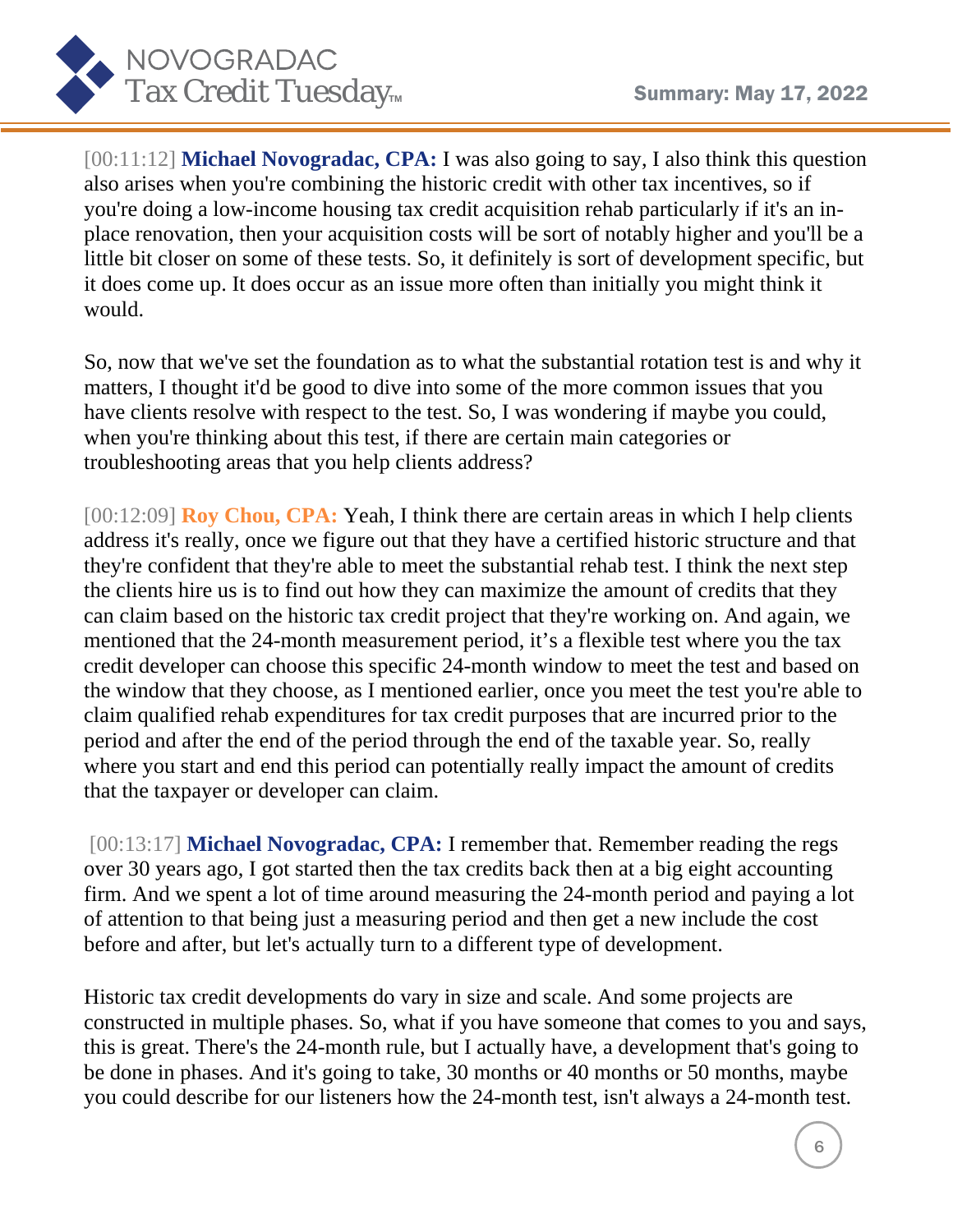

[00:14:11] **Roy Chou, CPA:** Yep. No, certainly Mike for those projects the historic tax credit program specifically carves out an exception for projects that would take longer to complete. And we call those phase rehabilitations. So, for a phase rehab project, you get to use a 60-month measurement period, a five-year measurement period versus the 24 months standard measurement period.

But the caveat is that the rehab must be reasonably expected to be completed in phases that are set forth in the architectural plans and specifications before the rehab. And also, it's important to understand that this 60-month exception is not a fallback provision, just in case a developer fails a 24-month test. It needs to be clear in your plans that this is a phase rehab it's completed in phases prior to the construction commencement. So, I think that's important to note.

[00:15:12] **Michael Novogradac, CPA:** And have you, I mean, how many, how often is it that you end up working on a phased project where you're using the 60 months versus the standard 24?

[00:15:23] **Roy Chou, CPA:** I think, I think a lot of times. So, maybe I'll say it this way. We actually have a lot of clients that we work with that ask us, "Hey, Roy, should we choose the 60-month period, if we're able to demonstrate that our project will be completed in phases, even though we think that the project will be done within 24 months or the project can be done using the 24-month measurement period?"

And my response is yes, 100% of the time. If you can demonstrate that your project is completed in phases and you can use that 60-month exception. You should always do that. And so a lot of times, it takes working with the architects. A lot of times they work with historic tax credit consultants or we work with them as well, to make sure that they're able to support the use of the 60-month exception.

[00:16:24] **Michael Novogradac, CPA:** Right. Thank you. That's a very good advice. So one other area that I thought was worth us touching base on, has to do with the developer acquiring a historic property after the previous owner has started making some improvements to the property and some listeners may not be aware of the effect of those in process improvements to the new owner, the benefits of the new owner. So, maybe you could touch on what I like to refer to as the step-into-the-shoes rule.

[00:17:02] **Roy Chou, CPA:** Yeah. And, and, and that's exactly what a purchaser is doing and able to do. They're stepping into the shoes of a developer with a tax credit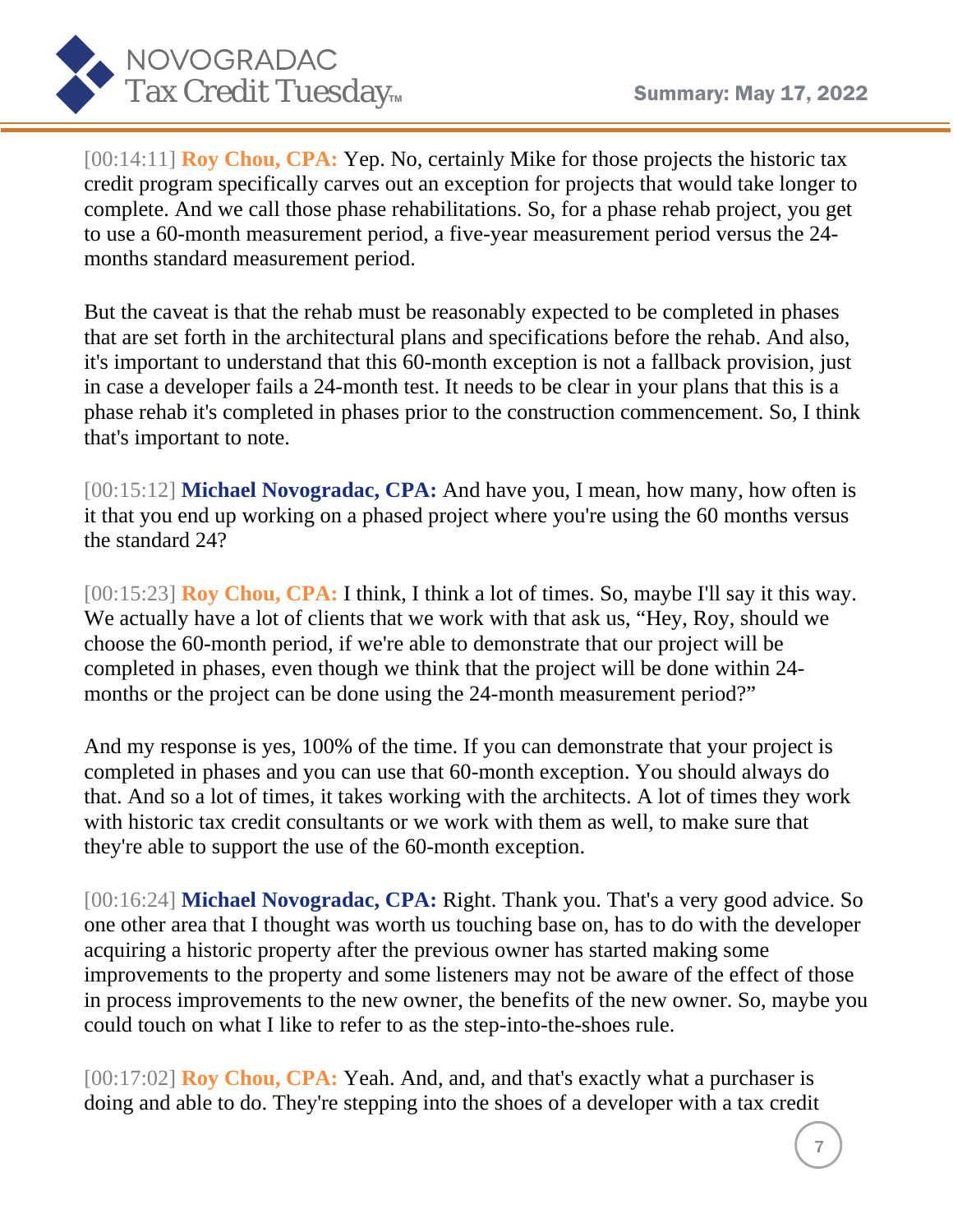

project that they're selling so the purchaser, they're able to still claim credits on qualifying costs that have been incurred by the previous owner. And they're still able to meet the substantial rehab test for a property that has commenced construction. Certain items that's important to point out is their adjusted basis in the building will be determined as of the beginning of a 24-month period that's being used, the 24-month period that's being used by the seller of the property they can use the adjusted basis as of that date or as of the first date of their holding period.

In other words, the purchase. Whichever is later. So if they decide to use the holding period date or the purchase date, then the basis in the purchaser's building is essentially the purchase price of the building, less any qualified rehab expenditures incurred by the seller during the 24-month. So, I think that's important to note that I'm a purchaser of a property that's eligible for tax credits that started construction. They're still able to claim credits there. They can still meet the test. And the substantial rehab test is actually a little more flexible in that sense as well.

[00:18:37] **Michael Novogradac, CPA:** And you made the reference to start of construction, which I think you're using somewhat loosely. Because I think what you mean is to the extent that they have started a renovation, which could be soft costs, it could be a number of costs that hasn't started like physical construction of the property that the buyer can step into the shoes of those costs, which as you pointed out does sort of double duty in the sense that it lowers the portion of the purchase price that gets treated into the building because a portion of the purchase price ends up being allocated to the step-into-the-shoes expenditures, but it also ends up increasing the amount of tax credits. Those expenditures end up becoming eligible for tax credits for the buyer. So, it seems like every buyer of historic property should make sure that they're discussing with the seller what work they might have done, renovation work that they might've done or have in, I should say, have in progress so they can allocate some portion of the purchase price to those costs.

Would you agree with that?

[00:19:40] **Roy Chou, CPA:** I completely agree and I couldn't have said that better. And I think it's important for the purchaser to also understand that of the costs that have been incurred by the seller that none of these costs have been previously, I'm going to say used or place in service, because if, if those costs have been previously placed in service, it would just simply be part of the acquisition price and they will not be able to claim credits on those otherwise qualifying costs.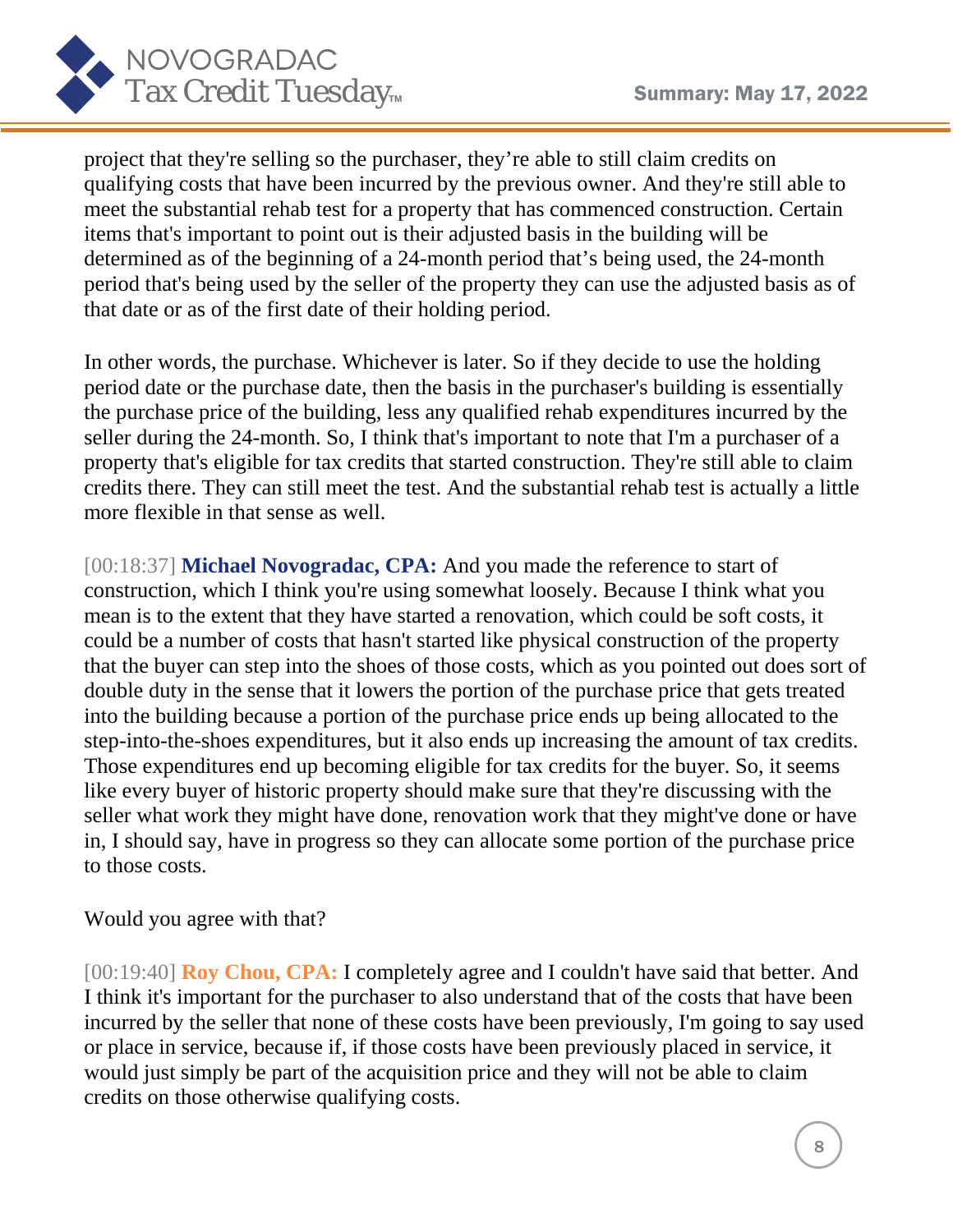

[00:20:09] **Michael Novogradac, CPA: So, Roy, I think that's a good overview of this** tax credit rehabilitation test and I'm looking forward to the podcast next week to go into a deeper dive on what is in qualified rehabilitation expenditures versus what isn't. But I know many listeners won't want to wait until next week. They'll have some specific questions for you.

So, if you could share your email address and I'll also be sure to include in today's show notes.

[00:20:38] **Roy Chou, CPA:** Yep. Sure. Any listeners that wants to reach out for clarity on today's podcast or any questions related to historic tax credit deal, feel free to email me at Roy.Chou@novoco.com. That's spelled Roy.Chou@novoco.com.

[00:21:03] **Michael Novogradac, CPA:** Great. Thank you, Roy. Please stick around for the Off Mic section of the podcast. I get to ask you some fun off-topic questions. For our listeners please, be sure to tune into next week's episode of Tax Credit Tuesday where I noted we're going to have part two of this two-part series in historic tax credits.

Joining me next week, we're going to have my partner Tom Fantin from Novogradac's Dover, Ohio, office. He'll be on the podcast with me to discuss what you need to know about what is included in qualified rehabilitation expenditures, which is also part of the process whereby most historic tax credit developments will get a historic tax credit cost certification, where an accountant will go in and review what costs are included for purchase of the historic tax credit. And then Tom will also discuss updated IRS guidance on qualified rehabilitation expenditures. It'll be a must-listen for all the historic tax credit developers, as well as investors. You can make sure that you're notified of that episode and each week's episode, by following or subscribing to the Tax Credit Tuesday podcast, go to www.novoco.com/podcast to subscribe to and stream the show on our website.

You can also follow subscribe to Tax Credit Tuesday on iTunes, Spotify, Google Podcast, Stitcher and Radio Public.

So, Roy now I'm pleased to reach our Off Mic section where listeners get some off-topic advice, and words of wisdom from podcast guests. And I'll start with one of my favorite questions I like to ask, which is what's the best career advice you've ever gotten?

[00:22:33] **Roy Chou, CPA:** The best career advice that I've ever gotten I think as a public accountant, the best advice is that busy season is a marathon and not a sprint. So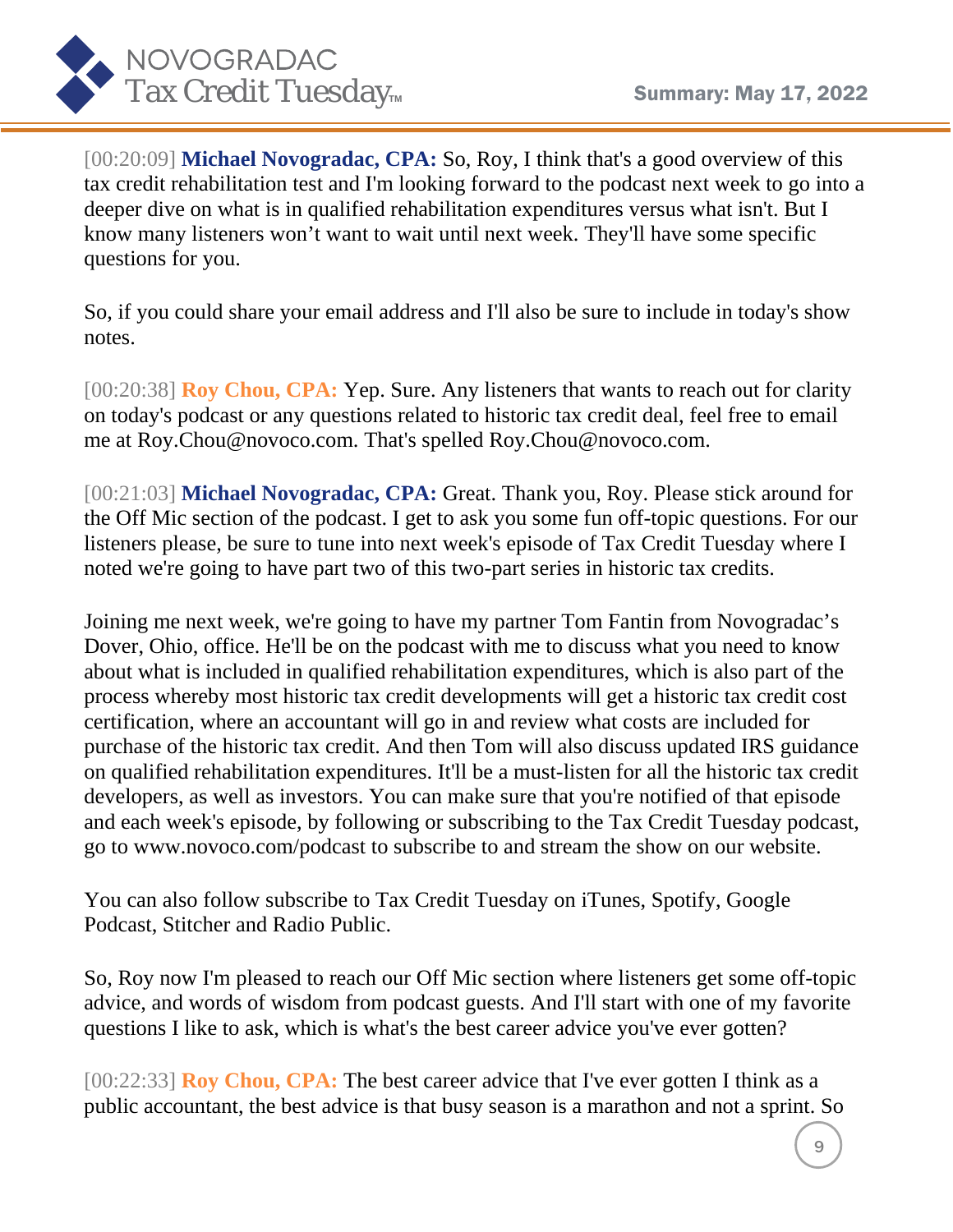

that's a very good advice, I think, for any public accounts out there. But I think in general in terms of career advice, I think I would say the best advice that I've gotten is be genuine in terms of what you're doing.

Don't try to do something in a manner that others do it, do it your own way. As long as you put in the hard work and dedication and you're ambitious, you want to be successful, you will be. Just make sure that you stay true to yourself and just kind of, do it your way.

[00:23:16] **Michael Novogradac, CPA:** Great. Thank you for that. And then the second question, which is another favorite is do you have any favorite or it's always hard to say the favorite, but maybe you could share a useful work-life balance tip?

[00:23:30] **Roy Chou, CPA:** I think a useful work-life balance tip at least for me is exercising regularly. I truly think that but you know, at least for me, when I exercise regularly, I feel good. When I feel good, I perform well. And also working out, I think it helps with a lot of the mental stress too.

When I'm working out, I'm less angry and I feel like I have more clarity. So, my wife is happy when I'm working out.

[00:23:59] **Michael Novogradac, CPA:** That's good to hear. So, this is one where I'm always curious, what's a skill or talent someone will share. But what's a skill or talent that most people don't know you have. And how, or why did you develop that skill or talent?

[00:24:13] **Roy Chou, CPA:** I laugh at that question because this is going to go a long way back when I was a staff accountant starting at Novogradac & Company, Mike, there was a question we used to have, we used to share statements from our incoming staff.

So others get to know them a little better. And one of the questions asked was, why did you become an accountant? And to tie into this question, my response was like, well, I don't have the skills or talent to become a rock star. So I decided to be an accountant, but I would say a skill or talent that most people don't know I have: I actually really enjoy cooking and, I have to toot my horn a little bit, I would say I'm a pretty good chef. And that's something that probably a lot of folks won't know about me.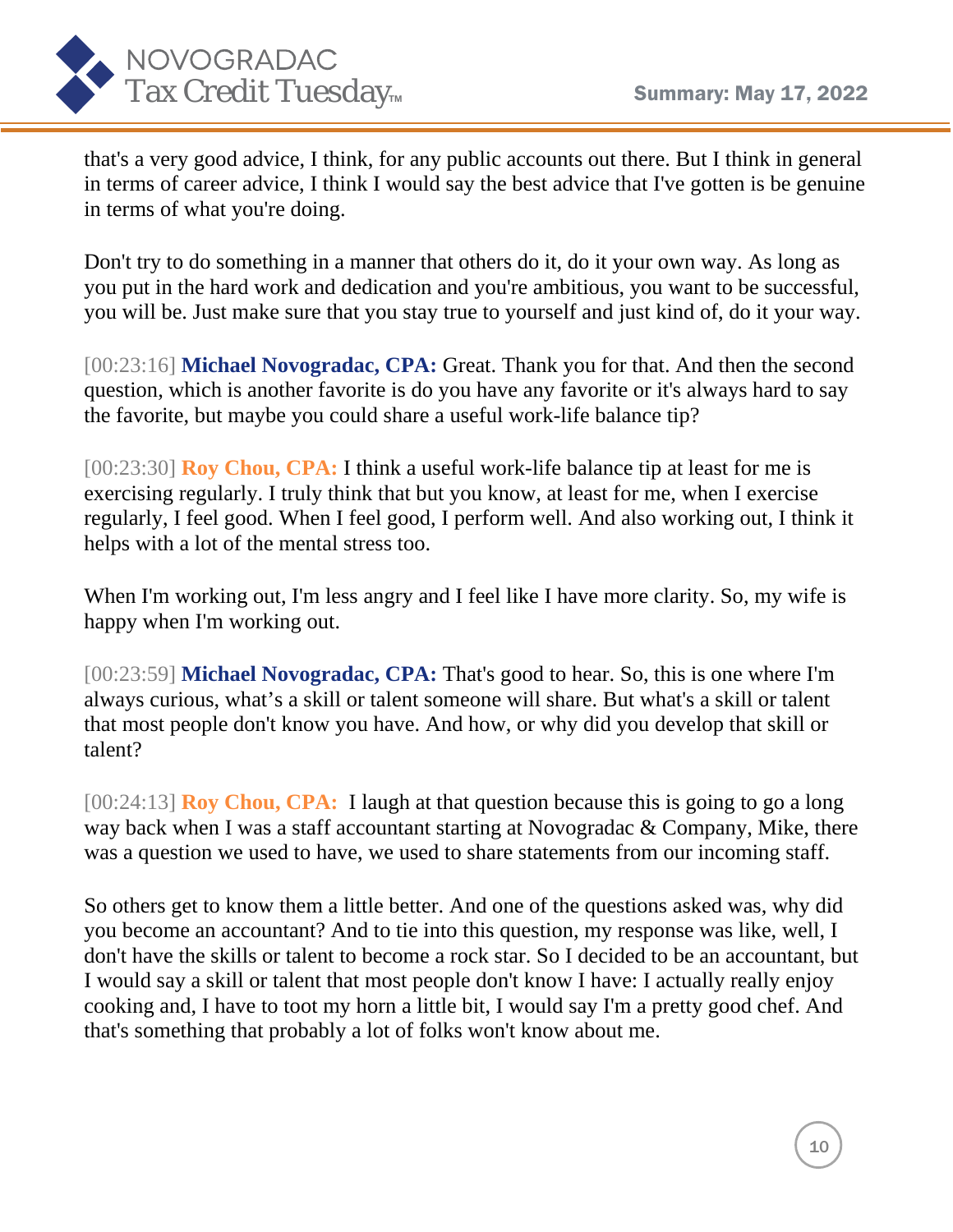

[00:25:05] **Michael Novogradac, CPA:** I did not know that. So, now I need to finagle an invitation.

[00:25:10] **Roy Chou, CPA:** And that's why I don't share this, Mike.

[00:25:14] **Michael Novogradac, CPA:** I'm sure your friends get to learn about that skill that you have and love to take you up on it or watch you practice it.

[00:25:23] **Roy Chou, CPA:** Yeah. Exactly.

[00:25:26] **Michael Novogradac, CPA:** So, this is great. So, I do appreciate you joining me the podcast this week, Roy, and to our listeners, I'm Mike Novogradac. Thanks for listening.